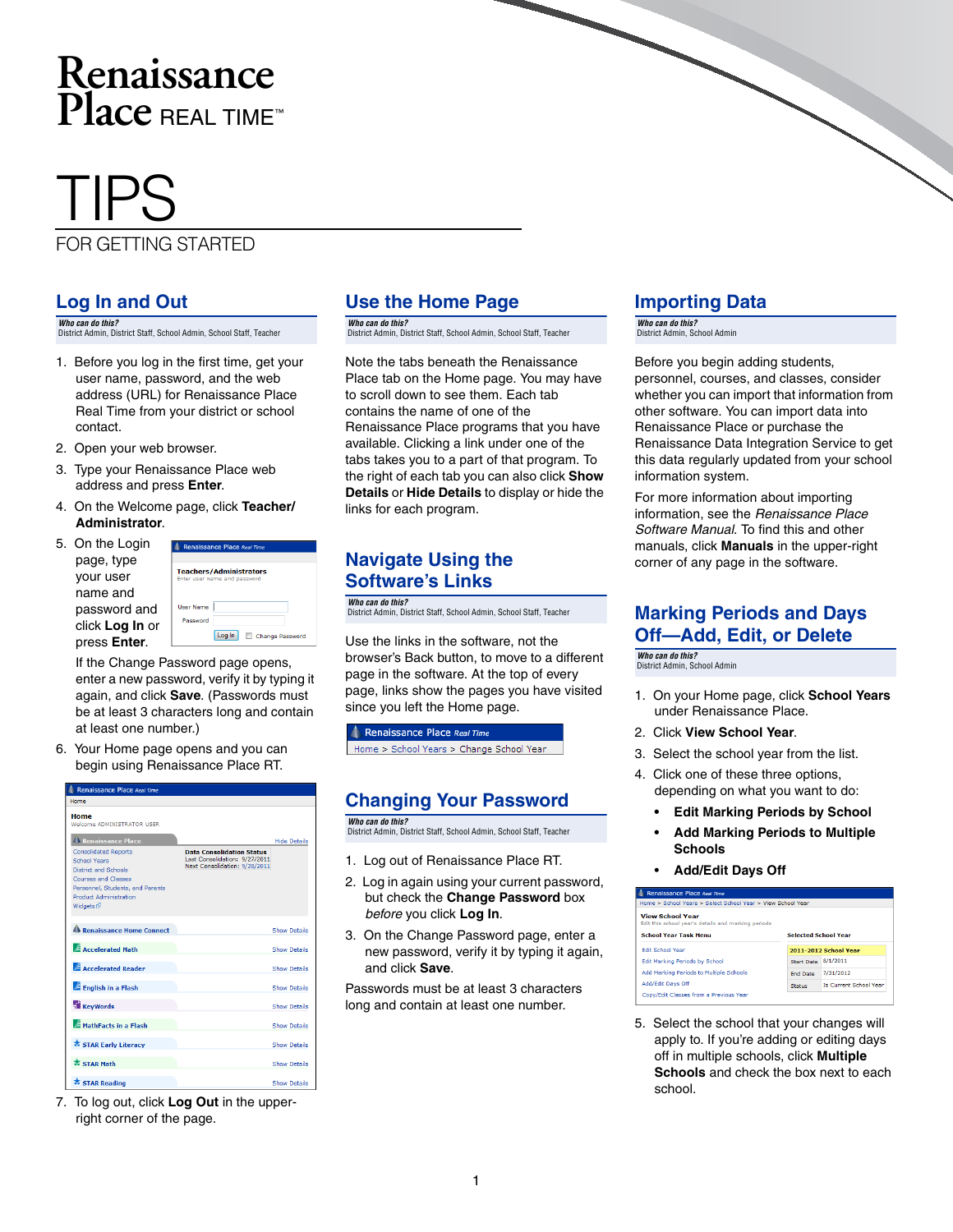- 6. To add a marking period or day off, enter the information in the fields at the top of the page, and click **Add**.
- 7. To edit a marking period or day off, click **Edit** in the Action column, make your changes, and click **Update**.
- 8. To delete a marking period or day off, click **Delete** in the Action column.
- 9. Click **Save**.

#### **Personnel—Add, Edit, or Delete**

*Who can do this?*  District Admin, District Staff, School Admin

- 1. On your Home page, click **Personnel, Students, and Parents** under Renaissance Place.
- 2. To add district personnel, click **Add District Personnel**, enter the information, and click **Save** (or **Save and Add** to add another).
- 3. To add school personnel, click **Add School Personnel** (or **Add Personnel**), enter the information, and click **Save** (or **Save and Add** to add another).
- 4. To edit or delete personnel information, click **View Personnel.** Use the search function to find a specific person, or click **Search** to list all personnel. Click **Select** in the row for the person whose information you want to edit.

| <b>Renaissance Place Real Time</b><br>Home > Personnel, Students, and Parents > Select Pe  |
|--------------------------------------------------------------------------------------------|
| <b>Select Personnel Record</b><br>Enter the search criteria and select a personnel record. |
| <b>Search for Personnel</b>                                                                |
| <b>First Name</b>                                                                          |
| Last Name                                                                                  |
| School   All schools                                                                       |
| □ Show Inactive/Unassigned Personnel Records                                               |
| Cancel  <br>Search                                                                         |

Use the task menu on the left to update that person's personnel record or school assignments or to delete/inactivate that person in the database.

#### **Students—Add, Edit, or Delete Information or Characteristics**

*Who can do this?*  District Admin, District Staff, School Admin

On your Home page, click Personnel**, Students, and Parents** under Renaissance Place. Then, do any of the following:

- **To add a student,** click **Add Student**, enter the information, and click **Save** (or **Save and Add** to add another).
- **To edit or delete student information,** click **View Students**. Use the search function to find a specific student, or click **Search** to list all students. Click **Select** in the row for the student whose information you want to edit.

Use the task menu on the left to update that student's personal information or characteristics, enroll or unenroll the student in a school or class, or delete/ inactivate the student in the database.

- **To add a characteristic,** click **Set Up Characteristics** under Related Student Tasks. Next, select the school to which the characteristic will be assigned (either **All Schools** or an individual school). Then, click **Add Characteristic**, enter the name of the new characteristic, and click **Add.**
- **To edit or delete a characteristic,** click **Set Up Characteristics** under Related Student Tasks, then select the school for which the characteristic will be edited or deleted (either **All Schools** or an individual school).

Click **Edit** or **Delete** next to the characteristic you want to update or delete.

- If you are editing the characteristic, make your changes, click **Save,** and then click **Done.**
- If you are deleting a characteristic, click **OK** in the confirmation message.

| Renaissance Place Real Time                                                                            |                          |               |  |  |
|--------------------------------------------------------------------------------------------------------|--------------------------|---------------|--|--|
| Home > Personnel, Students, and Parents > Manage Student Characteristics                               |                          |               |  |  |
| <b>Manage Student Characteristics</b><br>Use the links to add, edit or delete a student characteristic |                          |               |  |  |
| Add Characteristic<br>School: North Terra Grade School V                                               |                          |               |  |  |
| <b>Existing Characteristics</b>                                                                        | School                   | Action        |  |  |
| <b>Advanced Year</b>                                                                                   | North Terra Grade School | Edit   Delete |  |  |
| Americans With Disabilities (ADA)                                                                      | Shared                   | Edit   Delete |  |  |
| At-Risk Students                                                                                       | Shared                   | Edit   Delete |  |  |
| <b>Bilingual Education</b>                                                                             | Shared                   | Edit   Delete |  |  |
| English as a Second Language (ESL) Shared                                                              |                          | Edit   Delete |  |  |
| Free Lunch                                                                                             | Shared                   | Edit   Delete |  |  |
| Gifted/Talented                                                                                        | Shared                   | Edit   Delete |  |  |
| Learning Disabled                                                                                      | Shared                   | Edit   Delete |  |  |

#### **Courses and Classes—Add**

*Who can do this?*  District Admin, District Staff, School Admin, School Staff

- 1. On your Home page, click **Courses and Classes** under Renaissance Place.
- 2. Select the school from the **School** dropdown list.
- 3. To add a course, click **Add Course**, enter the information, and click **Save** (or **Save and Add** to add another).
- 4. After you add a course, you can add its classes. On the View Course page (which you see after clicking the course name), click **Add Class** on the View Course page, enter the information, and click **Save**.
- 5. To assign a teacher to the class, click **Edit Class Personnel** on the View Class page, search for the teacher, check the box next to the teacher, and click **Assign**. Then, check the box for *each* program that the teacher and class will be using, and choose the teacher's role for each program. *Every class must have a Lead teacher and the products must be selected so students can work in them and so the classes are available to teachers using those products.* Click **Save**.
- 6. To enroll students in the class, click **Edit Class Enrollment** on the View Class page. Search for the students; then, check the boxes next to the students you want to enroll and click **Add**. When you've added all the students, click **Save**.

#### **Check Software Requirements**

*Who can do this?*  District Admin, District Staff, School Admin, School Staff, Teacher

To see if a computer has the necessary software to use Renaissance Place Real Time, click **Check Software Requirements** on the Renaissance Place RT Welcome page **A**.

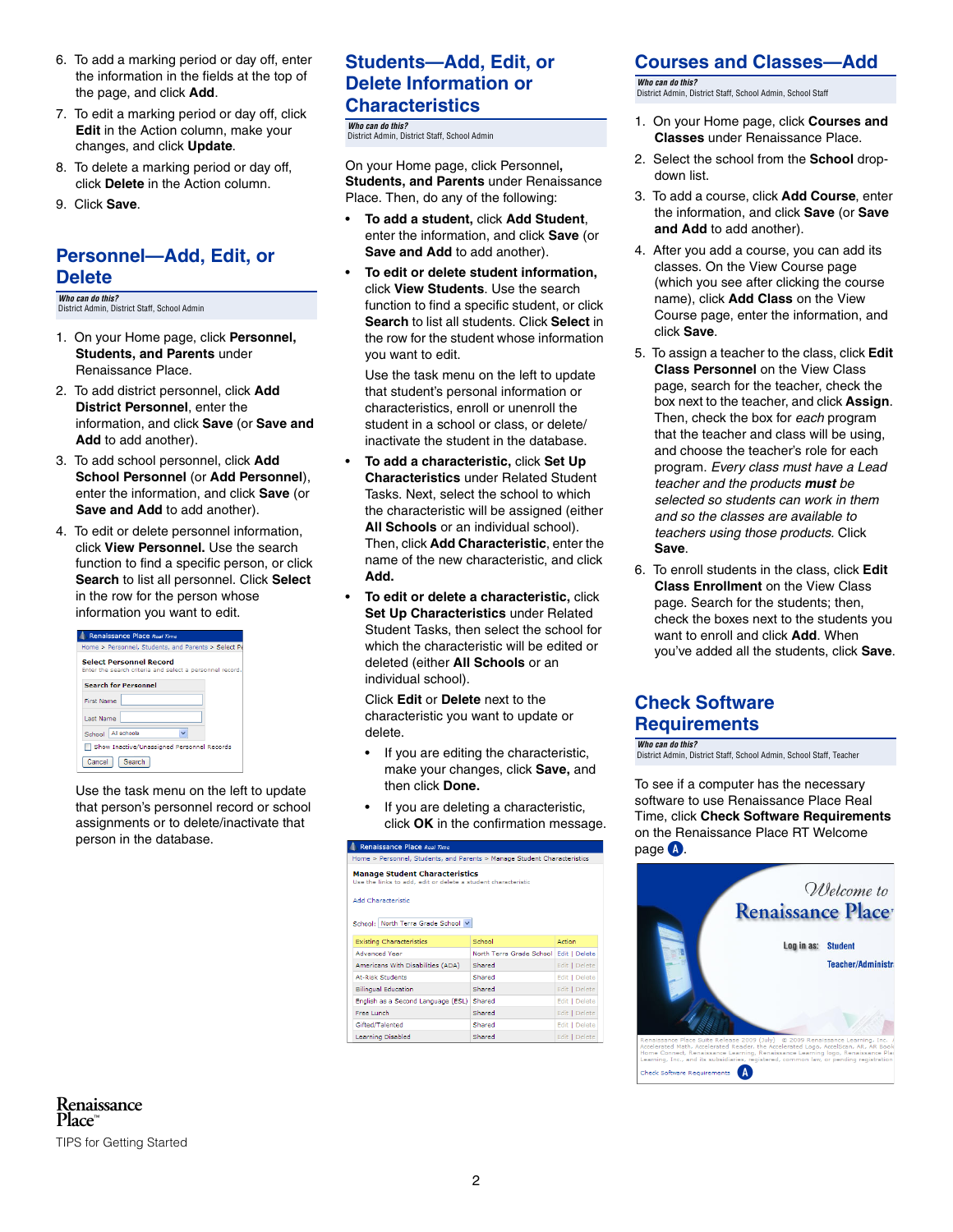The Software Requirements page opens. This page includes:

- The server name or address **B**.
- The Renaissance Place ID C, a unique identifier that provides a shortcut to your Renaissance Place site. It can be used during setup of Accelerated Reader on iPad®, iPhone®, or iPod touch® or wherever you see the RPID image going forward.
- Client application software  $\mathbf{D}$ , which is used with some Renaissance Place products. (**Note:** The Renaissance Responder program is used with Accelerated Math.) Click the link for the software you need.
- The necessary supporting software  $\blacksquare$ , including audio samples, animations, and links for testing programs that are installed. If any programs are missing or need to be updated, click the **install Version** link for that program.

**Note:** Before you install software on a computer, make sure you have the rights required to install software for all users on that computer.

| <b>Software Requirements</b>                                                                                                                                                                                    |                                                                                                                                               |  |  |
|-----------------------------------------------------------------------------------------------------------------------------------------------------------------------------------------------------------------|-----------------------------------------------------------------------------------------------------------------------------------------------|--|--|
| <b>Your Server Name or IP Address is:</b>                                                                                                                                                                       | Server-1                                                                                                                                      |  |  |
| Your Renaissance Place ID is:                                                                                                                                                                                   | RLI-12AB RP ID"                                                                                                                               |  |  |
| п<br><b>Client Application Software</b><br>Software / Primary Use                                                                                                                                               | After installation, dient applications will need your Renaissance Place ID, your Server Name or IP Address to access data.<br>Artion          |  |  |
| <b>Accelerated Reader for IOS</b><br>Student quizzing on iPad®, iPhone® or iPod<br>touch®<br><b>RPID"</b>                                                                                                       | Accelerated Reader for your iPad®<br>iPhone® or iPod touch® running iOS<br>4.x or later                                                       |  |  |
| AccelScan<br>Student scanner scoring<br>Used by:<br>Accelerated Math                                                                                                                                            | AccelScan 2.0.3 for Macintosh OS 10.4 or later (not compatible<br>with AccelScan Model 1100 serial scanners)<br>AccelScan 1.43 for Windows    |  |  |
| <b>Fluent Reader Student</b><br>Students listen to, record and<br>quiz on passages<br>Used by:<br><b>Fluent Reader</b>                                                                                          | Fluent Reader Student 2.4 for Magntosh OS X<br><b>Fluent Reader Student 2.4 for Windows</b>                                                   |  |  |
| <b>Renaissance Responder</b><br>Student NEO 2 and<br>Renaissance Responder scoring                                                                                                                              | Renaissance Responder 1.7 for Macintosh OS X or later<br>Renaissance Responder 1.7 for Windows                                                |  |  |
| Used by:<br>NEO <sub>2</sub><br>Renaissance Responder                                                                                                                                                           |                                                                                                                                               |  |  |
| <b>Supporting Software</b><br>Software / Primary Use                                                                                                                                                            | Action                                                                                                                                        |  |  |
| <b>Adobe Flash Player</b>                                                                                                                                                                                       |                                                                                                                                               |  |  |
| Student testing and scoring<br>as well as student practice and quizzing                                                                                                                                         |                                                                                                                                               |  |  |
| Heed has<br><b>Accelerated Math</b><br>Accelerated Reader<br>English in a Flash<br>MathFacts in a Flash<br>Renaissance Home Connect<br>STAR Early Literacy<br>STAR Math<br>STAR Reading<br>STAR Reading Spanish | <br>Flash Player meets the requirement.<br>If "Flash Player meets the requirement." does not display above,<br>install Version 10.0 or later. |  |  |
| <b>Adobe Reader</b><br>Viewing and printing reports<br>as well as assignments<br>Used by:<br>All Products                                                                                                       | Test Adobe Reader<br>If Adobe Reader won't open, install Version 9.0 or later.                                                                |  |  |
| <b>Adobe Shockwave Player</b><br>Teacher scoring                                                                                                                                                                | $\mathbf x$                                                                                                                                   |  |  |
| Used by:<br>Fluent Reader                                                                                                                                                                                       | If "Shockwave meets the requirement," does not display above.<br>install Version 11.0 or later.                                               |  |  |
| <b>QuickTime</b><br>Student practices and teacher scoring<br>(iTunes is not required)<br>Used by:                                                                                                               | Set                                                                                                                                           |  |  |
| Fluent Reader                                                                                                                                                                                                   | If "QuickTime meets the requirement." does not display above,<br>install Version 7.2 or later.                                                |  |  |
| Renaissance Place Print Plug-In<br>Auto printing TOPS report<br>when the preference is set to Enable                                                                                                            | <b>Wet Installed</b>                                                                                                                          |  |  |
| Used by:<br>Accelerated Math<br>Accelerated Reader<br>MathFacts in a Flash                                                                                                                                      | Install Version 1.3 or later.                                                                                                                 |  |  |

For the most up-to-date software, hardware, and operating system requirements for Renaissance Place RT, visit www.renlearn.com/requirements.

#### **Need Help?**

- **Online Help**. Click **Help** in the upperright corner of any page to display more information about that page.
- **Manuals**. Click **Manuals** in the upper-right corner of any page to find the *Renaissance Place Real Time Software Manual* and other documents.
- **Resources**. Click **Resources** in the list of links for a product on the Home page to access materials to help you use that product in your classroom.
- **Renaissance Training Center**. Go to http://www.renlearn.com/training. This site has web seminars, on-demand sessions, and getting results guides to help you learn to use the software and implement it effectively in your classroom.
- **Knowledge Base.** Search the Renaissance Learning Knowledge Base on the web at [support.renlearn.com/techkb/](http://support.renlearn.com/techkb/) for technical support information.
- **Live Chat Support**. Click **Live Chat Support** on the Home page to chat with a member of our support team.
- **Email**. *General questions*: answers@renlearn.com *Technical questions*: support@renlearn.com
- **Phone**. Call (800) 338-4204 for assistance. Outside the US, call 1.715.424.3636.

#### **Renaissance Place**™

TIPS for Getting Started

P.O. Box 8036 Wisconsin Rapids, WI 54495-8036 (800) 338-4204 www.renlearn.com

The Accelerated logo, Accelerated Math, Accelerated Reader, AccelScan, English in a Flash, Fluent Reader, KeyWords, MathFacts in a Flash, NEO, NEO 2, Renaissance, Renaissance<br>Home Connect, Renaissance Learning, the Renaiss of Renaissance Learning Inc. and its subsidiaries, registered, common law, or pending registration in the United States and other countries. All other product and company names<br>should be considered trademarks of their resp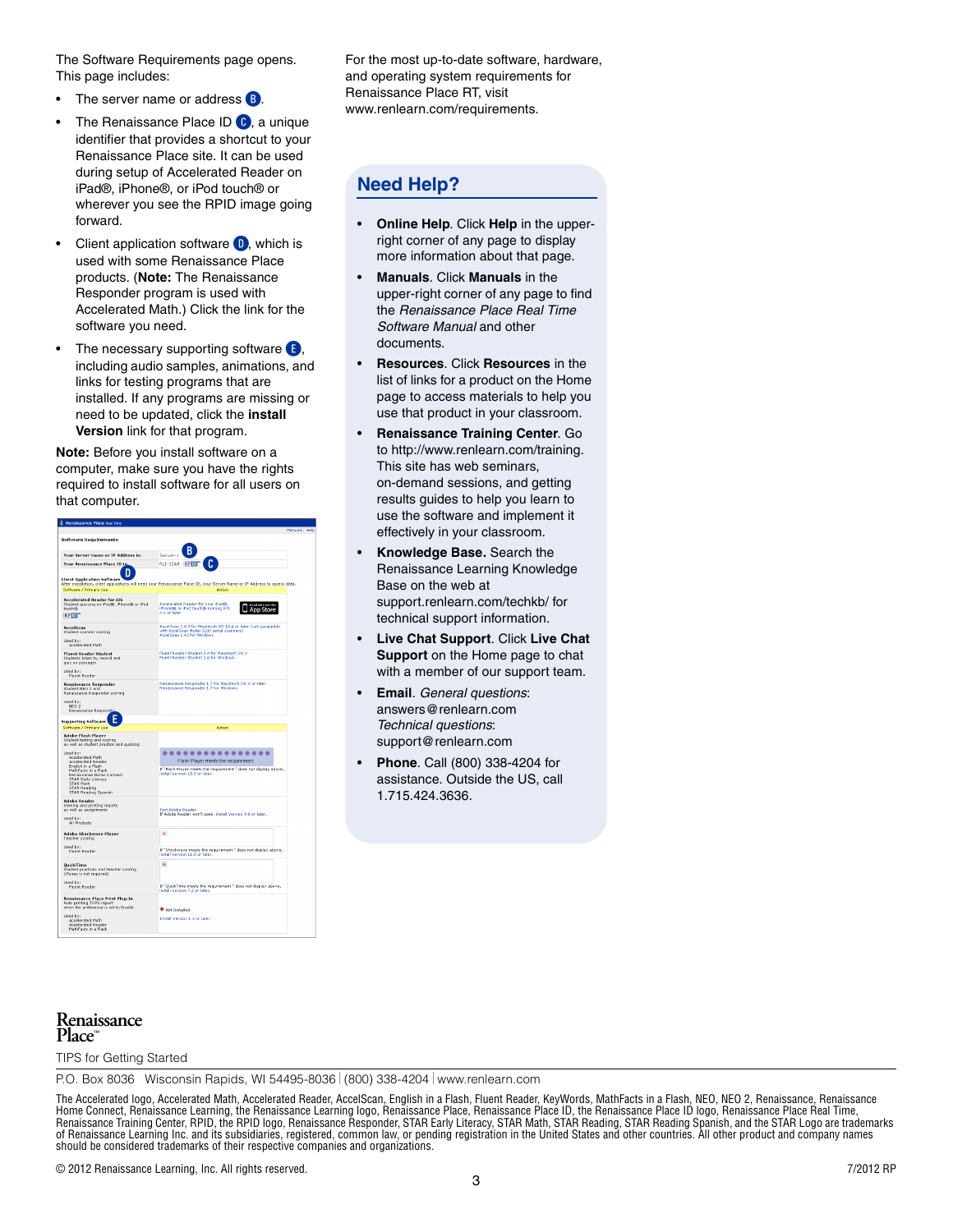

## TIPS FOR GETTING STARTED

#### **New School Year Checklist**

*Who can do this?*  District Admin, District Staff, School Admin, School Staff, Teacher

You can find a new school year checklist in the software on the Manuals page.

- 1. In the top right corner, click **Manuals**.
- 2. Under Renaissance Place, click **Getting Ready for a New School Year.**

#### **Navigate Using the Software's Links**

Use the links in the software, not the browser's Back button, to move to a different page in the software. At the top of every page, links show the pages you have visited since you left the Home page.

STAR Early Literacy Home > Preferences

#### **Set Preferences**

*Who can do this?*  District Admin, School Admin, Teacher

- **Testing Password:** Use this preference to require your teachers or test monitors to enter a password before students begin a test. You can also use it to set the monitor password.
- **Testing Options:** These preferences determine whether students will view the pretest demonstration video and the hands-on training (keyboard or mouse).

To edit the preferences:

- 1. Go to your Home page and click **Preferences** under STAR Early Literacy.
- 2. The Preferences page opens. If necessary, select the correct school and/ or class from the drop-down lists. (Choose a single class if you are changing the Testing Options preference.) Then click the preference you want to change.
- 3. On the next page, make the changes you want and click **Save**.

4. When you have finished, click **Done**.

| <b>Preferences</b><br>Select a STAR Early Literacy preference to edit<br>School: North Terra Grade School V<br>Class: Grade 1 Reading, G1R Kaewert, 2007-2008<br>Preferences<br>Description<br>Testing Password Define password requirements for Student testing |  |
|------------------------------------------------------------------------------------------------------------------------------------------------------------------------------------------------------------------------------------------------------------------|--|
|                                                                                                                                                                                                                                                                  |  |
|                                                                                                                                                                                                                                                                  |  |
|                                                                                                                                                                                                                                                                  |  |
|                                                                                                                                                                                                                                                                  |  |
| Set options for showing demonstration video and provi-<br><b>Testing Options</b>                                                                                                                                                                                 |  |

#### **Print a List of Student User Names and Passwords**

*Who can do this?*  District Admin, District Staff, School Admin, School Staff, Teacher

Print the Student Information Report to get a list of your students' user names and passwords.

- 1. Click **Reports** under STAR Early Literacy on the Home page.
- 2. Select your school and class from the drop-down lists if necessary.
- 3. Click **Student Information Report.**

#### **Log In Students**

*Who can do this?*  District Admin, District Staff, School Admin, School Staff, Teacher

To log in before testing, students follow these steps.

- 1. On the Welcome page, click **Student**.
- 2. Enter the student's user name and password.
- 3. Click **Log In**.

**Note:** Students who do not remember their user names can click **Find User Name**, select their school from the list, click **Next >**, and search for their name. However, they must know their password; the Find User Name function cannot be used to find passwords.

#### **Test Students**

*Who can do this?*  District Admin, District Staff, School Admin, School Staff, Teacher

(For additional information, see the *STAR Early Literacy Enterprise Software Manual.*)

- 1. After the student has logged in, click **Take a Test** on the student's Home page under STAR Early Literacy.
- 2. If the student is asked to choose the class, either you or the student should click the class name.
- 3. If the program asks for the monitor password, the teacher or test monitor must enter it. (You cannot substitute a teacher password.) Then, click **Start**.
- 4. The first time a student takes a test, the student will undergo a brief hands-on exercise and a practice test before going on to the actual test. The hands-on exercise and practice test familiarize the student with the proper method of answering a test question:
	- Listening to the question as it is read out loud (and using the **Listen** option to hear it again, if necessary).
	- Using the mouse or keyboard to pick one of the provided answers.

Students will be prompted with visual cues and spoken instructions to remind them of the steps they need to perform to answer a question; these cues will also notify them when time is about to expire on a question.

If a student is having difficulty answering questions during the hands-on exercise or practice test, the exercise/practice will stop so the teacher can intervene and help the student (see the figure at the bottom of this page). These interventions will not occur during an actual test; the teacher is not allowed to help a student during an actual test.

This student needs help using the mouse or keyboard. Please show the student how they work. Click on the map to dismiss this alert and resume practice.

 *(continued on next page)*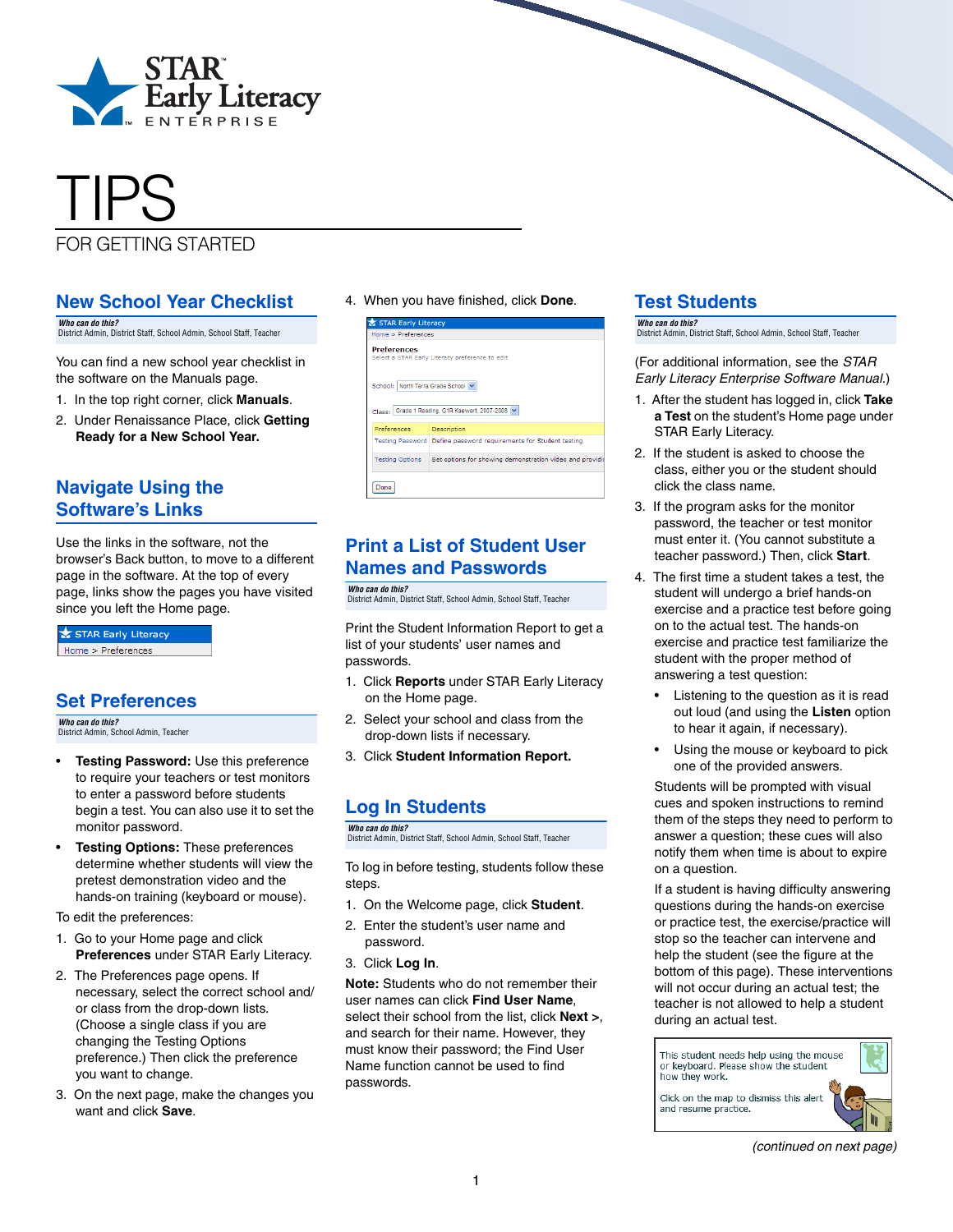- 5. A student needs to answer three handson exercise questions in a row correctly before the student can move on to the practice test; the student then needs to answer three practice test questions correctly before the actual test begins.
- 6. When the actual test is complete, the program notifies the student that the test is over. The student is then logged out so that another student can log in and take a test.

#### **Resume an Unfinished Test**

*Who can do this?* 

District Admin, District Staff, School Admin, School Staff, Teacher

- 1. Have the student log in and click **Take a Test**.
- 2. The student is notified that the last test was not finished:



- 3. The teacher/test monitor enters the monitor password and clicks **Start.**
- 4. The test resumes, either on a new item or a previous (unscored) item.

A student can try to resume a test only once before being required to start a new test. A test can only be resumed within 48 hours of its interruption.

### **Print Reports**

*Who can do this?*  District Admin, District Staff, School Admin, School Staff, Teacher

- 1. Click **Reports** under STAR Early Literacy on the Home page.
- 2. Click the name of the report you want.
- 3. If the report can be customized, choose the options you want on the Report Options page and then click **View Report.**
- 4. The report generates. It opens in Adobe Reader. To print, use the Adobe Reader

print button, *not* the browser's print button. **Macintosh:** If the report opens in Preview, click the **File** menu and choose **Print.**

**Note:** See the *STAR Early Literacy Enterprise Software Manual* for more information about the reports and the options available for each of them.

#### **STAR Early Literacy Enterprise**

*Who can do this?*  District Admin, District Staff, School Admin, School Staff, Teacher

Click **Enterprise Home** under STAR Early Literacy on the Renaissance Place Home page **A**. The STAR Early Literacy Enterprise Home page **B** has links to a number of features and reports.



For more information about the information and reports available in STAR Early Literacy Enterprise, see the *STAR Early Literacy Enterprise Software Manual.*

### **Need Help?**

- **Online Help**. Click **Help** in the upperright corner of any page to display more information about that page.
- **Manuals**. Click **Manuals** in the upper-right corner of any page to find the *Renaissance Place Real Time Software Manual*, the *STAR Early Literacy Enterprise Software Manual*, and other documents.
- **Resources**. Click **Resources** under STAR Early Literacy on the Home page to access materials to help you implement STAR Early Literacy Enterprise in your classroom.
- **Knowledge Base.** [Search the](support.renlearn.com/techkb/)  [Renaissance Learning Knowledge](support.renlearn.com/techkb/)  Base on the web at [support.renlearn.com/techkb/ for](http://support.renlearn.com/techkb/)  [technical support information.](http://support.renlearn.com/techkb/)



- **Renaissance Training Center**[. Go to](http://www.renlearn.com/training)  www.renlearn.com/training. This site has web seminars, on-demand sessions, and getting results guides [to help you learn to use the software](http://www.renlearn.com/training)  and implement it effectively in your classroom.
- **Live Chat Support**. Click **Live Chat Support** on the Home page to chat with a member of our support team.
- **Email**. *General questions*[:](mailto:answers@renlearn.com)  [answers@renlearn.com](mailto:answers@renlearn.com)  *Technical questions*[:](mailto:support@renlearn.com)  [support@renlearn.com](mailto:support@renlearn.com)

Done

• **Phone**. Call (800) 338-4204 for assistance. Outside the US, call 1.715.424.3636.



TIPS for Getting Started

P.O. Box 8036 Wisconsin Rapids, WI 54495-8036 (800) 338-4204 www.renlearn.com

The Accelerated logo, Accelerated Math, Accelerated Reader, AccelScan, Advanced Technology for Data-Driven Schools, English in a Flash, MathFacts in a Flash, NEO, NEO 2, NEO Manager, Renaissance, Renaissance Home Connect, Renaissance Learning, the Renaissance Learning logo, Renaissance Place, Renaissance Place ID, the Renaissance Place ID logo,<br>Renaissance Place Real Time, RPID, the RPID logo,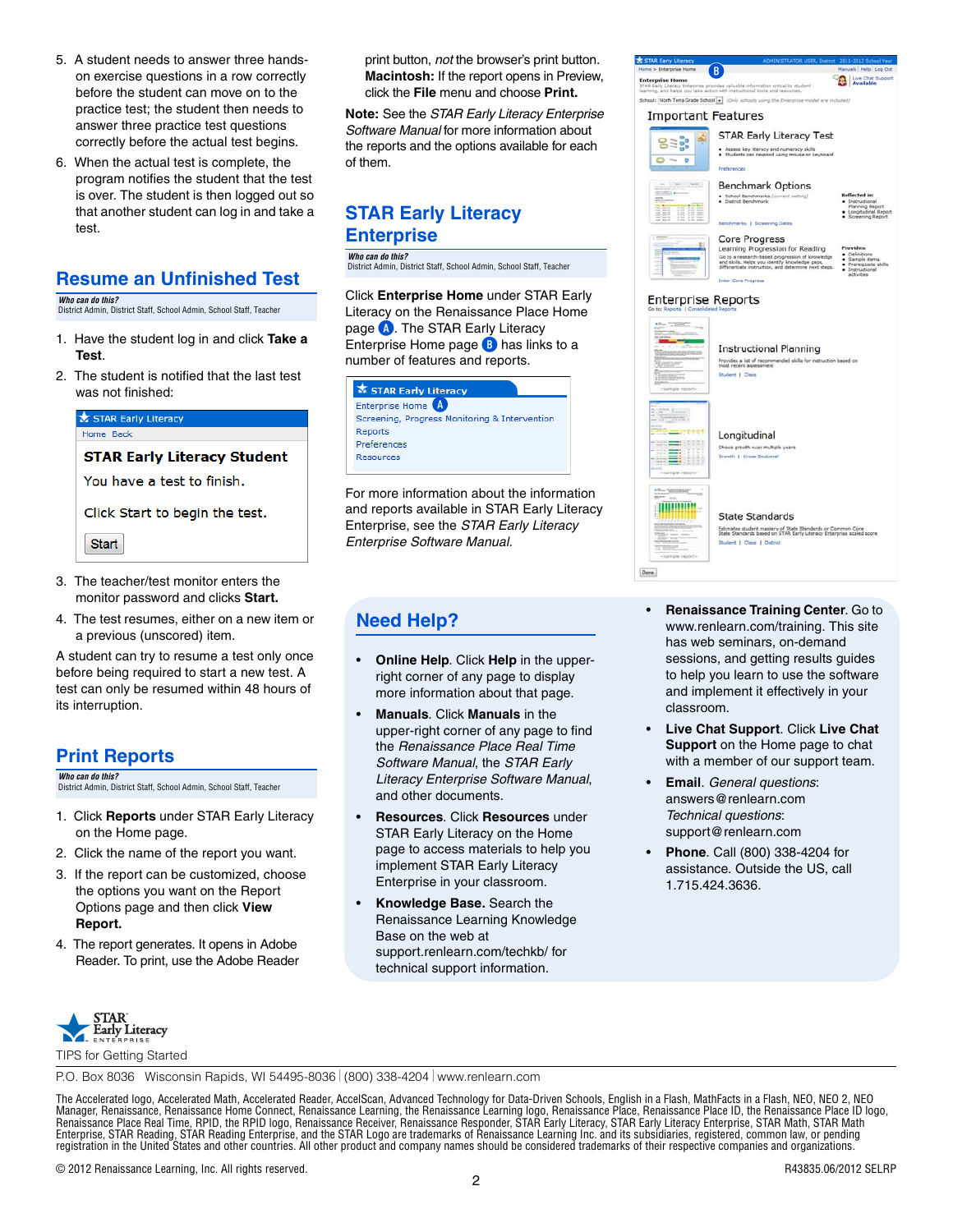

# TIPS

### FOR GETTING STARTED

#### **New School Year Checklist**

*Who can do this?*  District Admin, District Staff, School Admin, School Staff, Teacher

You can find a new school year checklist in the software on the Manuals page.

- 1. In the top right corner, click **Manuals**.
- 2. Under Renaissance Place, click **Getting Ready for a New School Year.**

#### **Navigate Using the Software's Links**

Use the links in the software, not the browser's Back button, to move to a different page in the software. At the top of every page, links show the pages you have visited since you left the Home page.

 $\bigstar$  STAR Math

Home > Preferences > Testing Password Preference

#### **Set the Testing Password Preference**

*Who can do this?*  District Admin, School Admin, Teacher

Use this preference to require your test monitors to enter a password before testing. You can also use it to set the monitor password.

To edit the preference:

- 1. On the Home page, below STAR Math, click **Preferences.**
- 2. The Preferences page opens. If necessary, use the drop-down lists to choose the school and class (or **All School Classes/All My Classes**).
- 3. Click **Testing Password.**

4. Check the **Monitor** box if you want the test monitor to enter a password before a student can start a test.

| STAR Math                                                                                                                                                                                                                                 |                  |  |  |  |
|-------------------------------------------------------------------------------------------------------------------------------------------------------------------------------------------------------------------------------------------|------------------|--|--|--|
| Home > Preferences > Testing Password Preference                                                                                                                                                                                          |                  |  |  |  |
| <b>Testing Password Preference</b><br>Define password requirements for<br>student testing<br><b>Class: All School Classes</b>                                                                                                             |                  |  |  |  |
| <b>Preference Options</b>                                                                                                                                                                                                                 |                  |  |  |  |
| <b>Testing Password</b>                                                                                                                                                                                                                   | <b>V</b> Monitor |  |  |  |
| <b>Monitor Password:</b><br>(Only required if monitor<br>password requirement set<br>above)<br>Passwords must be a minimum<br>of 2 characters.<br><b>Note: The monitor password</b><br>is always required when a<br>student stops a test. | <b>ADMIN</b>     |  |  |  |
| Cancel<br><b>Save</b>                                                                                                                                                                                                                     |                  |  |  |  |

If you require a monitor password, change the default monitor password (ADMIN) to one that you want to use.

**Note:** A testing password defined by a district or school administrator will always override one defined by a teacher.

5. Click **Save.**

#### **Set the Test Type Preference ENTERPRISE**

*Who can do this?*  District Admin, School Admin

If a school is using STAR Math Enterprise, use this preference to choose which version of the test will be used in either a specific class or in all classes in the school.

To edit the preference:

- 1. On the Home page, under STAR Math, click **Preferences.**
- 2. The Preferences page opens. Use the drop-down lists to choose the school and a specific class (or **All School Classes**).
- 3. Click **Test Type.**
- 4. On the Test Type Preference page, choose which version of the test you want students in the chosen class to take: the **STAR Math Test** or the **STAR Math Enterprise Test.**

#### 5. Click **Save.**



#### **Set the Student Test Registration Preference**

*Who can do this?*  District Admin, School Admin, Teacher

Usually, students can test as long as they are enrolled in a STAR Math RP class. However, you can use this preference to require that students be registered before they can take a STAR Math test.

To edit the preference:

- 1. On the Home page, under STAR Math, click **Preferences.**
- 2. Select your school and class from the drop-down lists if necessary. Do not select **All School Classes** or **All My Classes;** this preference can only be set for one class at a time.
- 3. On the Preferences page, click **Student Test Registration.**
- 4. On the Student Test Registration page, click the option you prefer.
- 5. Click **Save**.

| STAR Math                                                                               |                                                                  |  |  |  |
|-----------------------------------------------------------------------------------------|------------------------------------------------------------------|--|--|--|
| Home > Preferences > Student Test Registration Preference                               |                                                                  |  |  |  |
| <b>Student Test Registration Preference</b><br>Set student test registration preference |                                                                  |  |  |  |
| Class Grade 2 Math, G2M Hickman, 2010 - 2011                                            |                                                                  |  |  |  |
| <b>Preference Options</b>                                                               |                                                                  |  |  |  |
| <b>Require Registration before</b><br>students can take tests                           | Yes Register Students<br>(0 students registered)<br>$\bullet$ No |  |  |  |
| Cancel<br><b>Save</b>                                                                   |                                                                  |  |  |  |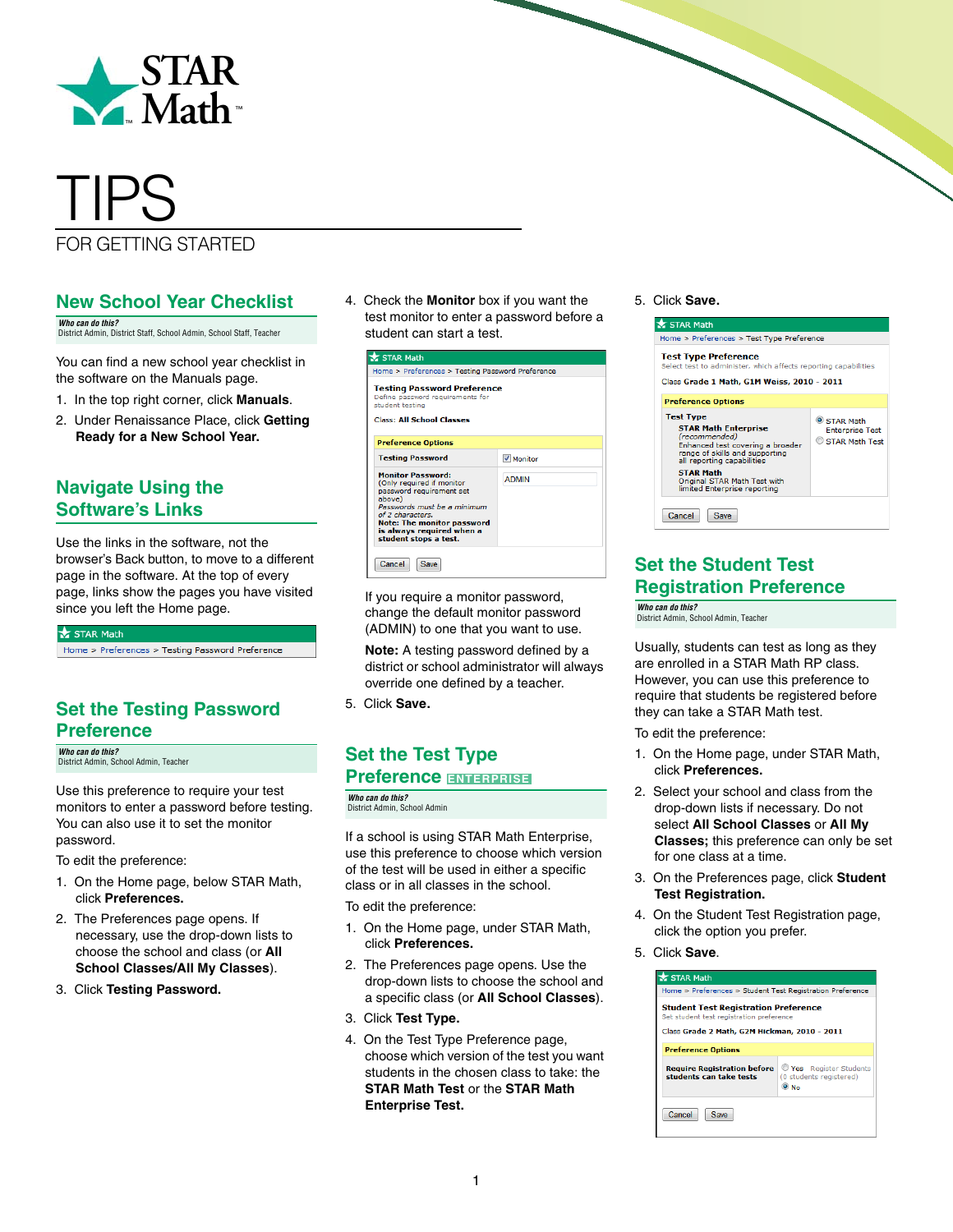#### **Register Students for Testing**

*Who can do this?*  District Admin, School Admin, Teacher

- 1. On the Home page, under STAR Math, click **Preferences.**
- 2. Select your school and a single class from the drop-down lists.
- 3. Click **Student Test Registration.**
- 4. Click **Yes** (if it hasn't been selected already).
- 5. Click **Register Students.**
- 6. On the Register Students page, any students who are already registered to test will have the **Yes** box checked at the end of their row.

| STAR Math                                                                                                                |     |                |                            |  |  |
|--------------------------------------------------------------------------------------------------------------------------|-----|----------------|----------------------------|--|--|
| Home > Preferences > Student Test Registration Prefere                                                                   |     |                |                            |  |  |
| <b>Register Students</b><br>Indicate which students are allowed to test<br>Class: Grade 1 Math, G1M Hickman, 2010 - 2011 |     |                |                            |  |  |
| Student                                                                                                                  | ID  | Grade          | Allow Testing              |  |  |
| Avila-Sakar, Isabel                                                                                                      | ia. | 1 <sup>1</sup> | V Yes                      |  |  |
| Cabrera, Jacinta                                                                                                         | ic  | 1              | $\blacksquare$ Yes         |  |  |
| Carson, Manny                                                                                                            | mc  |                | $1$ $\sqrt{V_{\text{PC}}}$ |  |  |
| Huang, Lam                                                                                                               | lh  | $\mathbf{1}$   | $\blacksquare$ Yes         |  |  |
| Cancel<br>Save                                                                                                           |     |                |                            |  |  |

- Check the **Yes** box at the end of other students' rows to register them for testing. You can use the **Allow Testing** box at the top of the column to check all the boxes at once.
- Uncheck the box in a student's row to remove registration for that student.
- 7. When you're ready to save the registration list, click **Save.**

#### **Set the Student Settings Preference**

*Who can do this?*  District Admin, School Admin, Teacher

Use this preference to customize starting levels and time limits for individual students.

To edit the preference:

- 1. On the Home page, under STAR Math, click **Preferences.**
- 2. Select your school and class from the drop-down lists if necessary. Do not select **All School Classes** or **All My Classes;** this preference can only be set for one class at a time.
- 3. Click **Student Settings.**



- 4. On the Student Settings Preference page:
	- Enter a Math Instructional Level for students who may benefit from beginning at a higher or lower level. **Note:** Although kindergartners can take the STAR Math test, kindergarten **(K)** cannot be used for a Math Instructional Level.
	- Check the **On** box in a row for a student to let that student use extended time limits (twice as long as normal) to answer each question. Remove check marks if you want to turn this setting off.
- 5. Click **Save**.

| STAR Math<br>Home > Preferences > Student Settings Preference<br><b>Student Settings Preference</b><br><b>School: East Elementary School</b><br>Class: Grade 1 Math, G1M Hickman, 2007-2008 |                 |       |                   |                                                  |  |
|---------------------------------------------------------------------------------------------------------------------------------------------------------------------------------------------|-----------------|-------|-------------------|--------------------------------------------------|--|
| Student                                                                                                                                                                                     | ID.             | Grade | Estimated<br>MIL. | Extended<br><b>Ouestion</b><br><b>Time Limit</b> |  |
| Avila-Sakar, Isabel                                                                                                                                                                         | ia2             | 1     | 12                | ⊟on                                              |  |
| Massey, Jared                                                                                                                                                                               | im <sub>2</sub> | 1     | $\overline{2}$    | l⊽lon                                            |  |
| O'Neill, Brenda                                                                                                                                                                             | bo <sub>2</sub> | 1     |                   | l⊽lon                                            |  |
| Cancel<br>Save                                                                                                                                                                              |                 |       |                   |                                                  |  |

#### **Print a List of Student User Names and Passwords**

*Who can do this?*  District Admin, District Staff, School Admin, School Staff, Teacher

Print the Student Information Report to get a list of your students' user names and passwords.

- 1. On the Home page, under STAR Math, click **Reports.**
- 2. Select your school and class from the drop-down lists if necessary.
- 3. Click **Student Information Report.**

#### **Use the Pretest Instructions**

*Who can do this?*  District Admin, District Staff, School Admin, School Staff, Teacher

Use the Pretest Instructions to explain the STAR Math test to students before they start testing. This will help students feel more comfortable with the test so they can concentrate on answering the questions. To find the Pretest Instructions:

1. Click **Resources** under STAR Math on the Home page (or click **Manuals** in the upper-right corner of any page).

2

- 2. Click **Pretest Instructions**.
- 3. The instructions will open in a new Adobe® Reader® window. Click the

Adobe Reader Print button to print the instructions. **Macintosh®:** If the instructions open in Preview, click the **File** menu and choose **Print.**

#### **Logging In Students**

*Who can do this?*  District Admin, District Staff, School Admin, School Staff, Teacher

To log in a student for testing:

- 1. On the Welcome page, click **Student.**
- 2. Enter the student's user name and password.
- 3. Click **Log In.**

**Note:** You can also search for a student's user name by clicking **Find User Name** on the login page. However, you cannot search for student passwords.

### **Test Students**

*Who can do this?*  District Admin, District Staff, School Admin, School Staff, Teacher

- 1. After logging in (see above), the student clicks **Take a Test** under STAR Math.
- 2. On the next page, the student clicks **Start.**
- 3. If the program asks for the monitor password, the teacher or test monitor must enter it. (You cannot substitute a teacher password.) Next, click **OK.**
- 4. The practice session starts and presents the student with a few simple practice questions.

Three or four possible answers appear below each question. A student can choose an answer by pressing the **A, B, C,** or **D** on the keyboard or by clicking it with the mouse. A blue circle appears around the answer the student selects; however, this does not mean that the selected answer is correct. The student can change his or her answer by pressing a different key or clicking a different answer.

When the student is satisfied with the chosen answer, the student should enter the answer, either with the keyboard (by pressing **Enter** or **return**) or with the mouse (by clicking **Next** in the lower-right corner of the screen). The student must pass the practice session before he or she can move on to the test.

5. If the student passes the practice session, the test begins. The test questions are similar to the practice questions. The numbers in the upperright corner of the screen show how

 *(continued on next page)*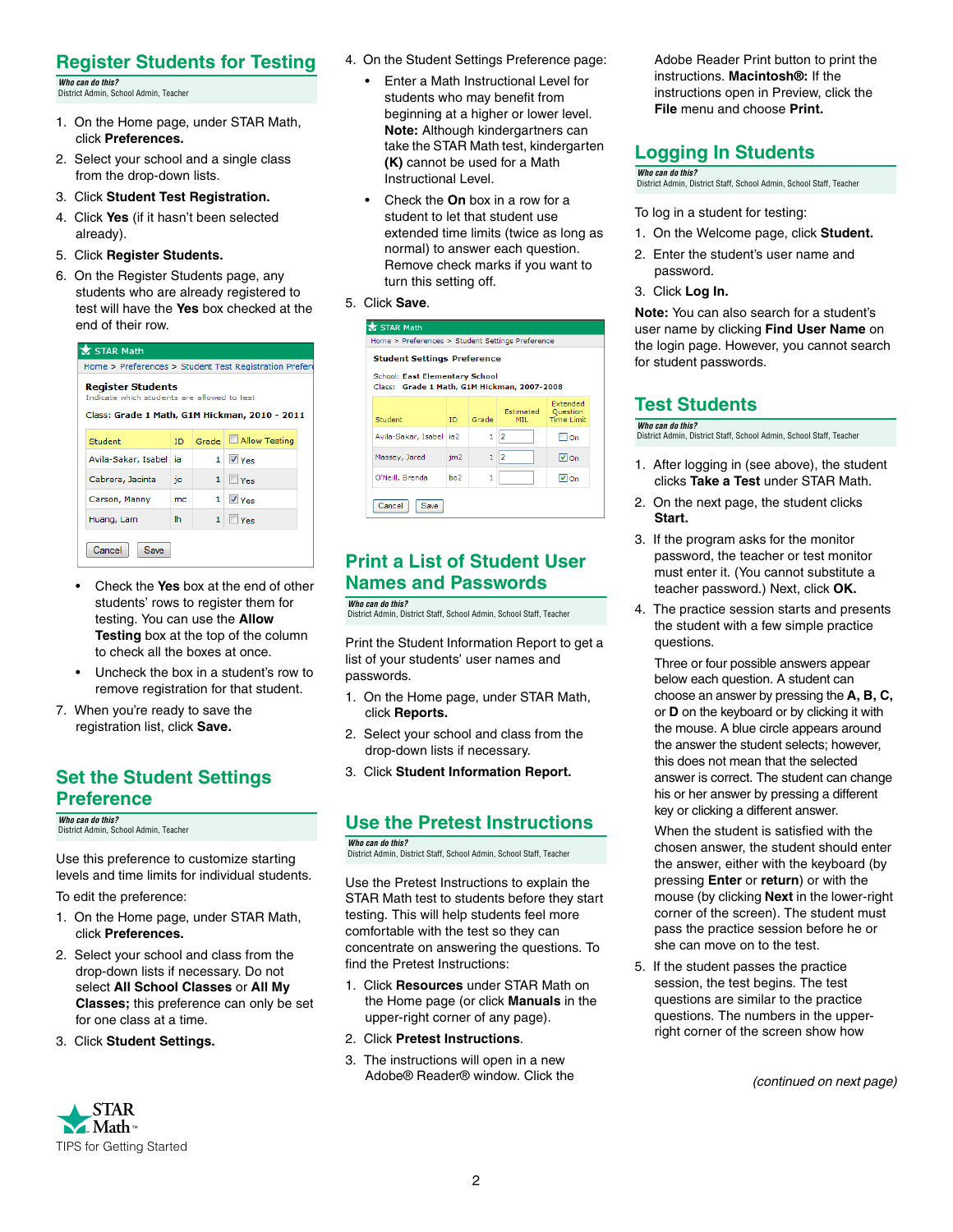many questions the student has answered and how many remain.

6. When the test is over, STAR Math saves the test and notifies the student, who should click **OK.** The student is logged out, and another student can begin taking the test.

#### **Resuming an Unfinished Test**

*Who can do this?*  District Admin, District Staff, School Admin, School Staff, Teacher

If a student loses connection to the server or accidentally closes the Web browser during a test, the student can log in and resume where the test was left off.

- 1. Have the student log in and click **Take a Test.**
- 2. The student will be notified that the last test was not finished. The student clicks **Start.**

| STAR Math<br>Home Back         |
|--------------------------------|
| <b>STAR Math Student</b>       |
| You have a test to finish.     |
| Click Start to begin the test. |
| <b>Start</b>                   |

- 3. The teacher or test monitor enters the monitor password and clicks **OK.**
- 4. The test resumes, either on a new item or a previous (unscored) item.

A student can try to resume a test only once before being required to start a new test. A test can only be resumed within 48 hours of its interruption.

### **Print Reports**

*Who can do this?*  District Admin, District Staff, School Admin, School Staff, Teacher

- 1. On the Home page, under STAR Math, click **Reports.**
- 2. Click the name of the report you want.
- 3. If the report can be customized, choose the options you want on the Report Options page and then click **View Report.**
- 4. The report generates. It opens in Adobe Reader. To print, use the Adobe Reader print button, *not* the browser's print button.

**Macintosh:** If the report opens in Preview, click the **File** menu and choose **Print.**

**Note:** See the *STAR Math Software Manual* for more information about the reports and the options available for each of them.

#### **STAR Math Enterprise**

STAR Math Enterprise is the same as STAR Math, but with some enhanced features, including additional reports and expanded benchmark management.

If your school is using STAR Math Enterprise, a link **(Enterprise Home)** will appear below STAR Math on the Home page **A**.

| <b>X STAR Math</b>                            | <b>Hide Details</b> |
|-----------------------------------------------|---------------------|
| Enterprise Home A                             |                     |
| Screening, Progress Monitoring & Intervention |                     |
| Reports                                       |                     |
| Preferences                                   |                     |
| Resources                                     |                     |

Click this link to go to the STAR Math Enterprise Home page **B**. For more information about the Enterprise version of STAR Math, see the *STAR Math Software Manual* or contact Renaissance Learning.

#### **Need Help?**

- **Online Help**. Click **Help** in the upperright corner of any page to display more information about that page.
- **Manuals**. Click **Manuals** in the upper-right corner of any page to find the *Renaissance Place Real Time Software Manual*, the *STAR Math Software Manual*, and other documents.
- **Resources**. Click **Resources** under STAR Math on the Home page to access materials to help you implement STAR Math in your classroom.
- **Knowledge Base.** [Search the](support.renlearn.com/techkb/)  [Renaissance Learning Knowledge](support.renlearn.com/techkb/)  Base on the Web at



[support.renlearn.com/techkb/ for](http://support.renlearn.com/techkb/)  [technical support information.](http://support.renlearn.com/techkb/)

Done

- **Renaissance Training Center**[. Go to](http://www.renlearn.com/training)  www.renlearn.com/training. This site has web seminars, on-demand sessions, and getting results guides [to help you learn to use the software](http://www.renlearn.com/training)  and implement it effectively in your classroom.
- **Live Chat Support**. Click **Live Chat Support** on the Home page to chat with a member of our support team.
- **Email**. *General questions*[:](mailto:answers@renlearn.com)  [answers@renlearn.com](mailto:answers@renlearn.com)  *Technical questions*[:](mailto:support@renlearn.com)  [support@renlearn.com](mailto:support@renlearn.com)
- **Phone**. Call (800) 338-4204 for assistance. Outside the US, call 1.715.424.3636.



P.O. Box 8036 Wisconsin Rapids, WI 54495-8036 (800) 338-4204 www.renlearn.com

The Accelerated logo, Accelerated Math, Accelerated Reader, AccelScan, Advanced Technology for Data-Driven Schools, English in a Flash, Fluent Reader, MathFacts in a Flash, NEO,<br>NEO 2, NEO Manager, Renaissance, Renaissance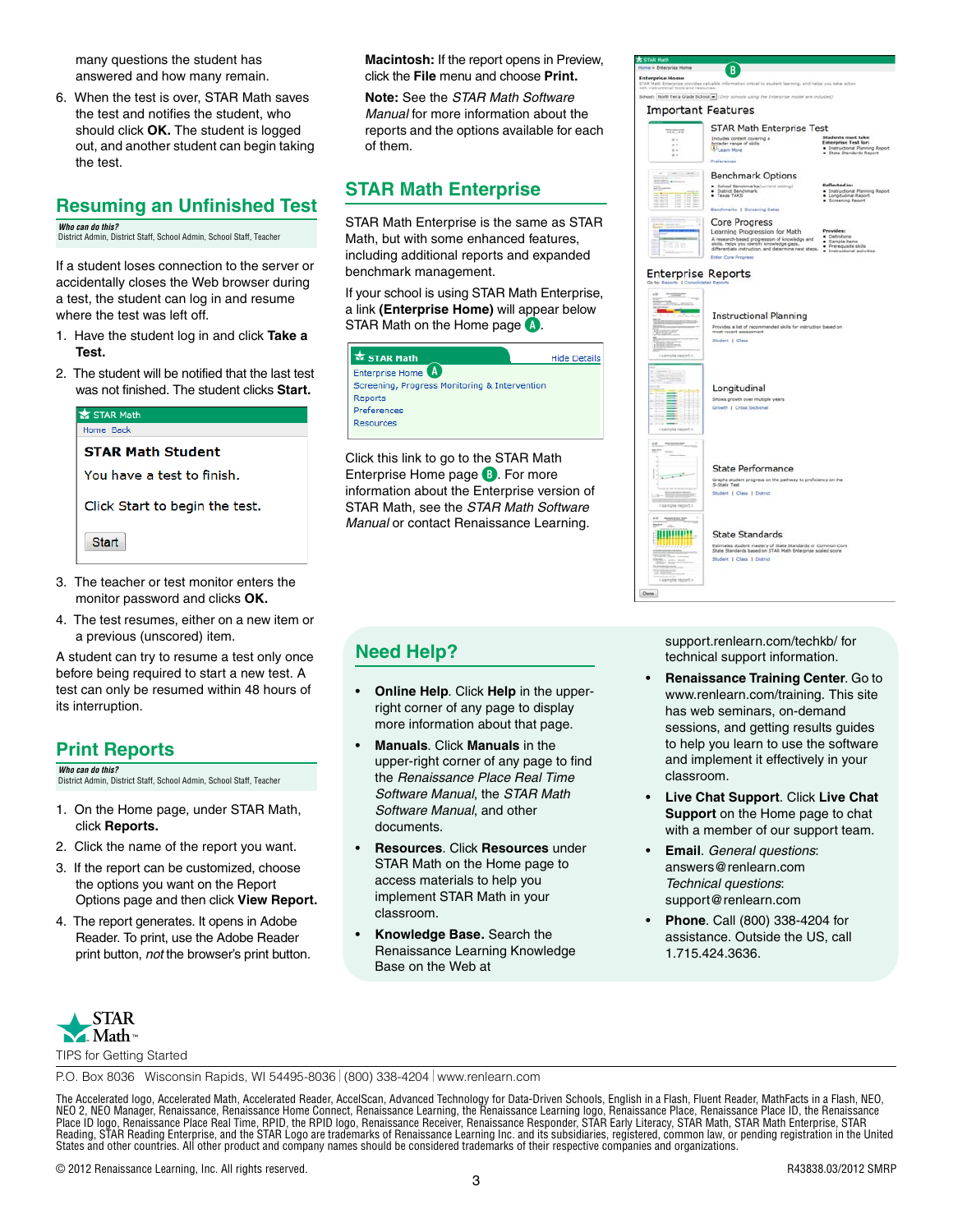

# TIPS

#### FOR GETTING STARTED

#### **New School Year Checklist**

*Who can do this?*  District Admin, District Staff, School Admin, School Staff, Teacher

You can find a new school year checklist in the software on the Manuals page.

- 1. In the top right corner, click **Manuals**.
- 2. Under Renaissance Place, click **Getting Ready for a New School Year.**

#### **Navigate Using the Software's Links**

Use the links in the software, not the browser's Back button, to move to a different page in the software. At the top of every page, links show the pages you have visited since you left the Home page.

STAR Reading Home > Resources

#### **Set the Testing Password Preference**

*Who can do this?*  District Admin, School Admin, Teacher

Use this preference to require your test monitors to enter a password before testing. You can also use it to set the monitor password.

To edit the preference:

- 1. Click **Preferences** under STAR Reading on the Home page.
- 2. The Preferences page opens. If necessary, use the drop-down lists to choose the school and class (or **All School Classes/All My Classes**).
- 3. Click **Testing Password.**

4. Check the **Monitor** box if you want the test monitor to enter a password before a student can start a test.

| STAR Reading                                                                                                                                                                                                                              |                  |
|-------------------------------------------------------------------------------------------------------------------------------------------------------------------------------------------------------------------------------------------|------------------|
| Home > Preferences > Testing Password Preference                                                                                                                                                                                          |                  |
| <b>Testing Password Preference</b><br>Define password requirements for<br>student testing<br><b>Class: All School Classes</b>                                                                                                             |                  |
| <b>Preference Options</b>                                                                                                                                                                                                                 |                  |
| <b>Testing Password</b>                                                                                                                                                                                                                   | <b>V</b> Monitor |
| <b>Monitor Password:</b><br>(Only required if monitor<br>password requirement set<br>above)<br>Passwords must be a minimum<br>of 2 characters.<br><b>Note: The monitor password</b><br>is always required when a<br>student stops a test. | <b>ADMIN</b>     |
| Cancel<br>Save                                                                                                                                                                                                                            |                  |

If you require a monitor password, change the default monitor password (ADMIN) to one that you want to use.

**Note:** A monitor password defined by a district or school administrator will always override one defined by a teacher.

5. Click **Save.** 

## **Set the Test Type**

#### **Preference ENTERPRISE**

*Who can do this?*  District Admin, School Admin

If a school is using STAR Reading Enterprise, use this preference to choose which version of the test will be used in either a specific class or in all classes in the school.

To edit the preference:

- 1. Click **Preferences** under STAR Reading on the Home page.
- 2. The Preferences page opens. Use the drop-down lists to choose the school and a specific class (or **All School Classes**).
- 3. Click **Test Type.**
- 4. On the Test Type Preference page, choose which version of the test you want students in the chosen class to take: the **STAR Reading Enterprise Test,** or the **STAR Reading Test.**

#### 5. Click **Save.**



#### **Set the Student Test Registration Preference**

*Who can do this?*  District Admin, School Admin, Teacher

Usually, students can test as long as they are enrolled in a STAR Reading RP class. However, you can use this preference to require that students be registered before they can take a STAR Reading test.

To edit the preference:

- 1. Click **Preferences** under STAR Reading on the Home page.
- 2. Select your school and class from the drop-down lists if necessary. Do not select **All School Classes;** this preference can only be set for one class at a time.
- 3. On the Preferences page, click **Student Test Registration.**
- 4. On the Student Test Registration page, click the option you prefer.
- 5. Click **Save**.

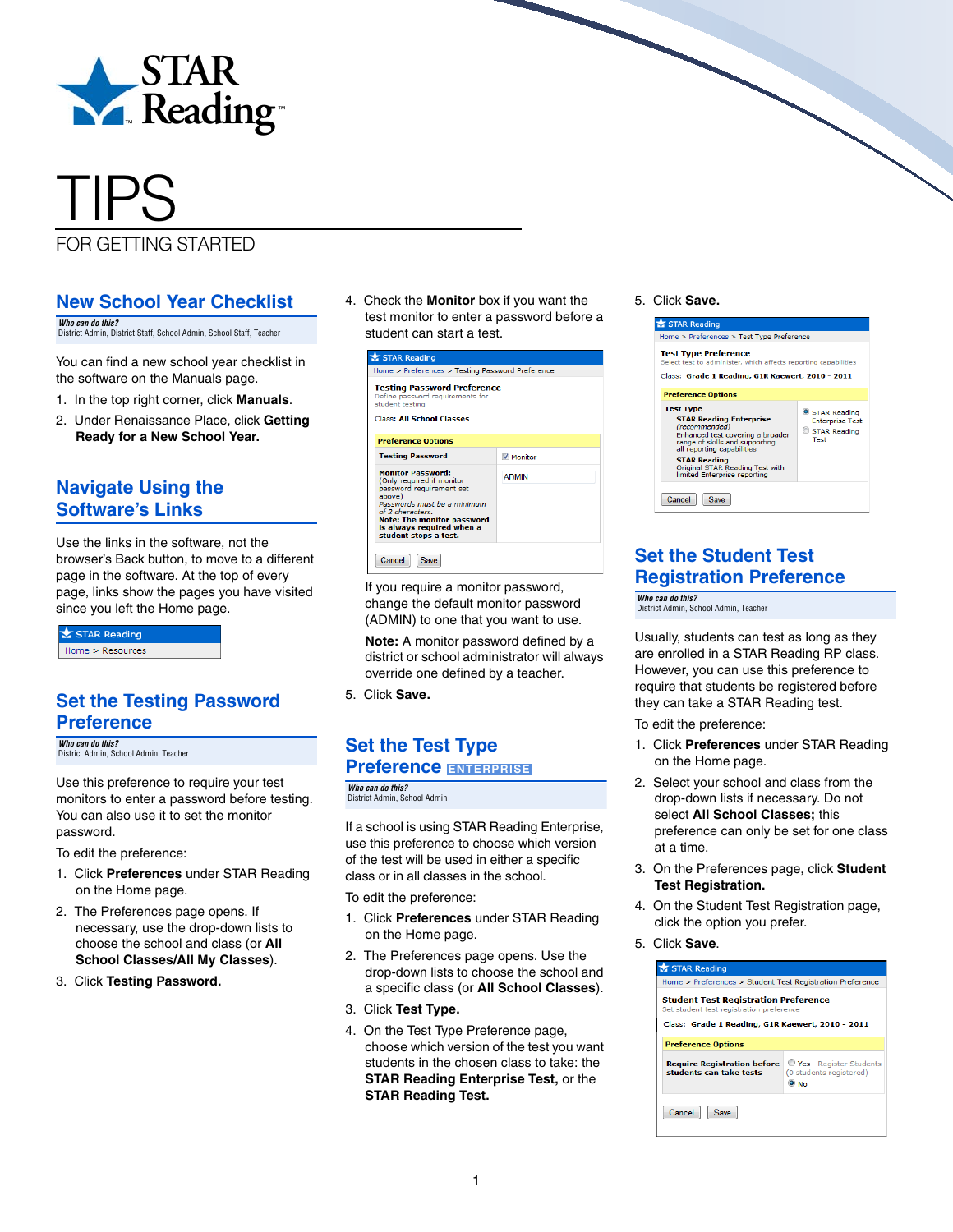#### **Register Students for Testing**

*Who can do this?*  District Admin, School Admin, Teacher

- 1. Click **Preferences** under STAR Reading on the Home page.
- 2. Select your school and a single class from the drop-down lists.
- 3. Click **Student Test Registration.**
- 4. Click **Yes** (if it hasn't been selected already).
- 5. Click **Register Students.**
- 6. On the Register Students page, any students who are already registered to test will have the **Yes** box checked at the end of their row.

| STAR Reading                                                                                                              |           |              |                        |  |  |  |
|---------------------------------------------------------------------------------------------------------------------------|-----------|--------------|------------------------|--|--|--|
| Home > Preferences > Student Test Registration Prefere                                                                    |           |              |                        |  |  |  |
| <b>Register Students</b><br>Indicate which students are allowed to test<br>Class: Grade 1 Reading, G1R Kaewert, 2010-2011 |           |              |                        |  |  |  |
|                                                                                                                           |           |              |                        |  |  |  |
| Student                                                                                                                   | ID        | Grade        | Allow Testing          |  |  |  |
| Avila-Sakar, Isabel                                                                                                       | ia.       |              | $1 \sqrt{\frac{1}{2}}$ |  |  |  |
| Cabrera, Jacinta                                                                                                          | jc        | 1            | $\blacksquare$ Yes     |  |  |  |
| Carson, Manny                                                                                                             | mc        |              | $1 \sqrt{\frac{1}{2}}$ |  |  |  |
| Huang, Lam                                                                                                                | <b>Ih</b> | $\mathbf{1}$ | $\blacksquare$ Yes     |  |  |  |
| Cancel<br>Save                                                                                                            |           |              |                        |  |  |  |

- Check the **Yes** box at the end of other students' rows to register them for testing. You can use the **Allow Testing** box at the top of the column to check all the boxes at once.
- Uncheck the box in a student's row to remove registration for that student.
- 7. When you're ready to save the registration list, click **Save.**

#### **Set the Student Settings Preference**

*Who can do this?*  District Admin, School Admin, Teacher

Use this preference to customize starting levels and time limits for individual students.

To edit the preference:

- 1. Click **Preferences** under STAR Reading on the Home page.
- 2. Select your school and class from the drop-down lists if necessary. Do not select **All School Classes;** this preference can only be set for one class at a time.
- 3. Click **Student Settings.**



- 4. On the Student Settings Preference page:
	- Enter an Estimated Instructional Reading Level (IRL) for students who may benefit from beginning at a higher or lower level. **Note:** Although kindergartners can take the STAR Reading test, kindergarten **(K)** cannot be set as an Estimated IRL.
	- Check the **On** box in a row for a student to let that student use extended time limits (three times as long as normal) to answer each question. Remove check marks if you want to turn this setting off.
- 5. Click **Save.**

| <b>Student Settings Preference</b><br><b>School: East Elementary School</b><br>Class: Grade 2 Reading, G2R Kaewert, 2010 - 2011 |     |                |                   |                                                  |
|---------------------------------------------------------------------------------------------------------------------------------|-----|----------------|-------------------|--------------------------------------------------|
| Student                                                                                                                         | ID. | Grade          | Estimated<br>TRI. | Extended<br><b>Ouestion</b><br><b>Time Limit</b> |
| Atkinson, Hernando   ha                                                                                                         |     | $\overline{a}$ | 3                 | I⊟ On                                            |
| Cheatham, Robert                                                                                                                | rc. | $\overline{2}$ |                   | Von                                              |
| Daly, Alyssa                                                                                                                    | ad  | 2              | 3                 | $V$ On                                           |

#### **Set the Rename ATOS 2000 Preference**

*Who can do this?*  District Admin, School Admin, Teacher

Use this preference to give the ATOS 2000 and ZPD 2000 scores different names on reports.

To edit the preference:

- 1. Click **Preferences** under STAR Reading on the Home page.
- 2. Select your school and class from the drop-down lists if necessary. Do not select **All School Classes;** this preference can only be set for one class at a time.
- 3. Click **Rename ATOS 2000.**

| STAR Reading                                                                                                                |                                                                                        |  |  |  |
|-----------------------------------------------------------------------------------------------------------------------------|----------------------------------------------------------------------------------------|--|--|--|
| Home > Preferences > Rename ATOS 2000                                                                                       |                                                                                        |  |  |  |
| <b>Rename ATOS 2000</b><br>Define preference for ATOS 2000 and ZPD 2000<br>Class: Grade 2 Reading, G2R Kaewert, 2010 - 2011 |                                                                                        |  |  |  |
| <b>Preference Options</b>                                                                                                   |                                                                                        |  |  |  |
| Rename ATOS 2000                                                                                                            | The names specified here will<br>appear on reports when alternate<br>scores are shown. |  |  |  |
| Score Name                                                                                                                  | <b>ATOS 2000</b>                                                                       |  |  |  |
| <b>7PD Name</b>                                                                                                             | <b>ZPD 2000</b>                                                                        |  |  |  |
| Cancel<br>Save                                                                                                              |                                                                                        |  |  |  |

- 4. To change the name for a score, delete the existing name from the field and type in the name you want to use. The new name must be 1–10 characters long including spaces and punctuation.
- 5. Click **Save.**

#### **Print a List of Student User Names and Passwords**

*Who can do this?*  District Admin, District Staff, School Admin, School Staff, Teacher

Print the Student Information Report to get a list of your students' user names and passwords.

- 1. Click **Reports** under STAR Reading on the Home page.
- 2. Select your school and class from the drop-down lists if necessary.
- 3. Click **Student Information Report.**

#### **Use the Pretest Instructions**

*Who can do this?*  District Admin, District Staff, School Admin, School Staff, Teacher

Use the Pretest Instructions to explain the STAR Reading test to students before they start testing. This will help students feel more comfortable with the test so they can concentrate on answering the questions. To find the Pretest Instructions:

- 1. Click **Resources** under STAR Reading on the Home page (or click **Manuals** in the upper-right corner of any page).
- 2. Click **Pretest Instructions**.
- 3. The instructions will open in a new Adobe® Reader® window. Click the Adobe Reader Print button to print the instructions. **Macintosh®:** If the instructions open in Preview, click the **File** menu and choose **Print.**

#### **Logging In Students**

*Who can do this?*  District Admin, District Staff, School Admin, School Staff, Teacher

To log in a student for testing:

- 1. On the Welcome page, click **Student.**
- 2. Enter the student's user name and password.
- 3. Click **Log In.**

**Note:** You can also search for a student's user name by clicking **Find User Name** on the login page. However, you cannot search for student passwords.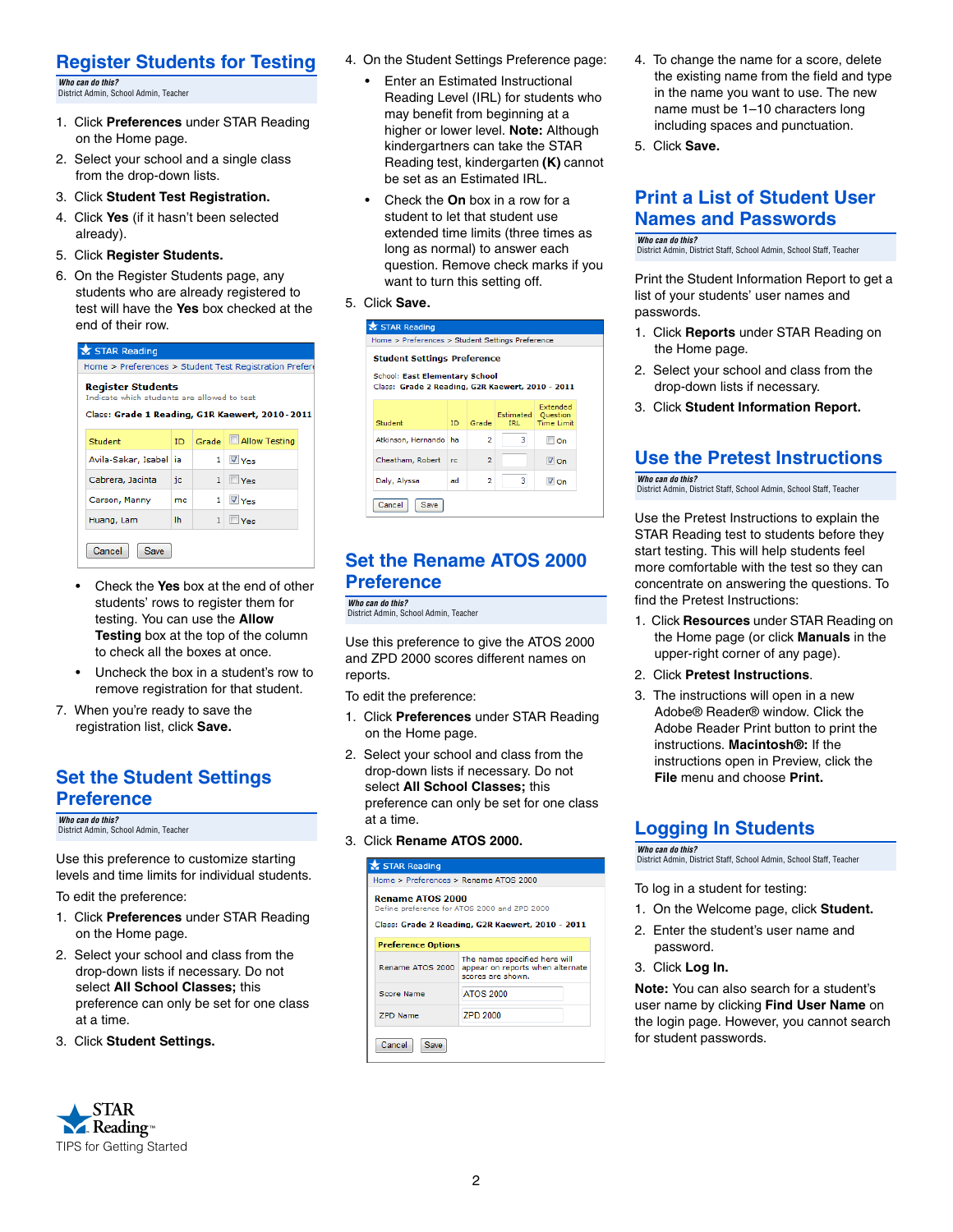#### **Test Students**

*Who can do this?*  District Admin, District Staff, School Admin, School Staff, Teacher

- 1. After logging in (see previous page), the student clicks **Take a Test** under STAR Reading.
- 2. On the next page, the student clicks **Start.**
- 3. If the program asks for the monitor password, the teacher or test monitor must enter it. (You cannot substitute a teacher password.) Next, click **OK.**
- 4. The practice session starts and presents the student with a few simple practice questions.

Three or four possible answers appear below each question. A student can choose an answer by pressing the **1, 2, 3,** or **4** on the keyboard or by clicking it with the mouse. A blue circle appears around the answer the student selects; however, this does not mean that the selected answer is correct. The student can change his or her answer by pressing a different key or clicking a different answer.

When the student is satisfied with the chosen answer, the student should enter the answer, either with the keyboard (by pressing **Enter** or **return**) or with the mouse (by clicking **Next** in the lower-right corner of the screen). The student must pass the practice session before he or she can move on to the test.

- 5. If the student passes the practice session, the test begins. The test questions are similar to the practice questions; for grades 3–12, the last five questions will be longer passages. The numbers in the upper-right corner of the screen show how many questions the student has answered and how many remain.
- 6. If the software decides to give the student additional questions (based on the student's grade level), a second practice session and testing session will begin. Answering these additional questions is done the same way as the prior questions; however, for "fill-in-the-blank" questions, the student's chosen answer will not appear in the blank.
- 7. When the test is over, STAR Reading saves the test and notifies the student, who should click **OK.** The student is logged out, and another student can begin taking the test.

#### **Resuming an Unfinished Test**

*Who can do this?*  District Admin, District Staff, School Admin, School Staff, Teacher

If a student loses connection to the server or accidentally closes the web browser during a test, the student can log in and resume where the test was left off. **Note:** If a test is interrupted during the optional second part, it is marked as complete and cannot be resumed.

- 1. Have the student log in and click **Take a Test.**
- 2. The student will be notified that the last test was not finished. The student clicks **Start.**

#### $\star$  STAR Re Home Back

#### **STAR Reading Student**

You have a test to finish.

Click Start to begin the test.

**Start** 

- 3. The teacher or test monitor enters the monitor password and clicks **OK.**
- 4. The test resumes, either on a new item or a previous (unscored) item.

A student can try to resume a test only once before being required to start a new test. A test can only be resumed within 48 hours of its interruption.

#### **Print Reports**

*Who can do this?*  District Admin, District Staff, School Admin, School Staff, Teacher

- 1. Click **Reports** under STAR Reading on the Home page.
- 2. Click the name of the report you want.
- 3. If the report can be customized, choose the options you want on the Report Options page and then click **View Report.**
- 4. The report generates. It opens in Adobe Reader. To print, use the Adobe Reader print button, *not* the browser's print button. **Macintosh:** If the report opens in Preview, click the **File** menu and choose **Print.**

**Note:** See the *STAR Reading Software Manual* for more information about the reports and the options available for each of them.

#### **STAR Reading Enterprise**

*Who can do this?*  District Admin, District Staff, School Admin, School Staff, Teacher

STAR Reading Enterprise is the same as STAR Reading, but with some enhanced features, including additional reports and expanded benchmark management.

If your school is using STAR Reading Enterprise, a new link (Enterprise Home) will appear below STAR Reading on the Home page **A**.



Click this link to go to the STAR Reading Enterprise Home page **B**. For more information about the Enterprise version of STAR Reading, see the *STAR Reading Software Manual* or contact Renaissance Learning.